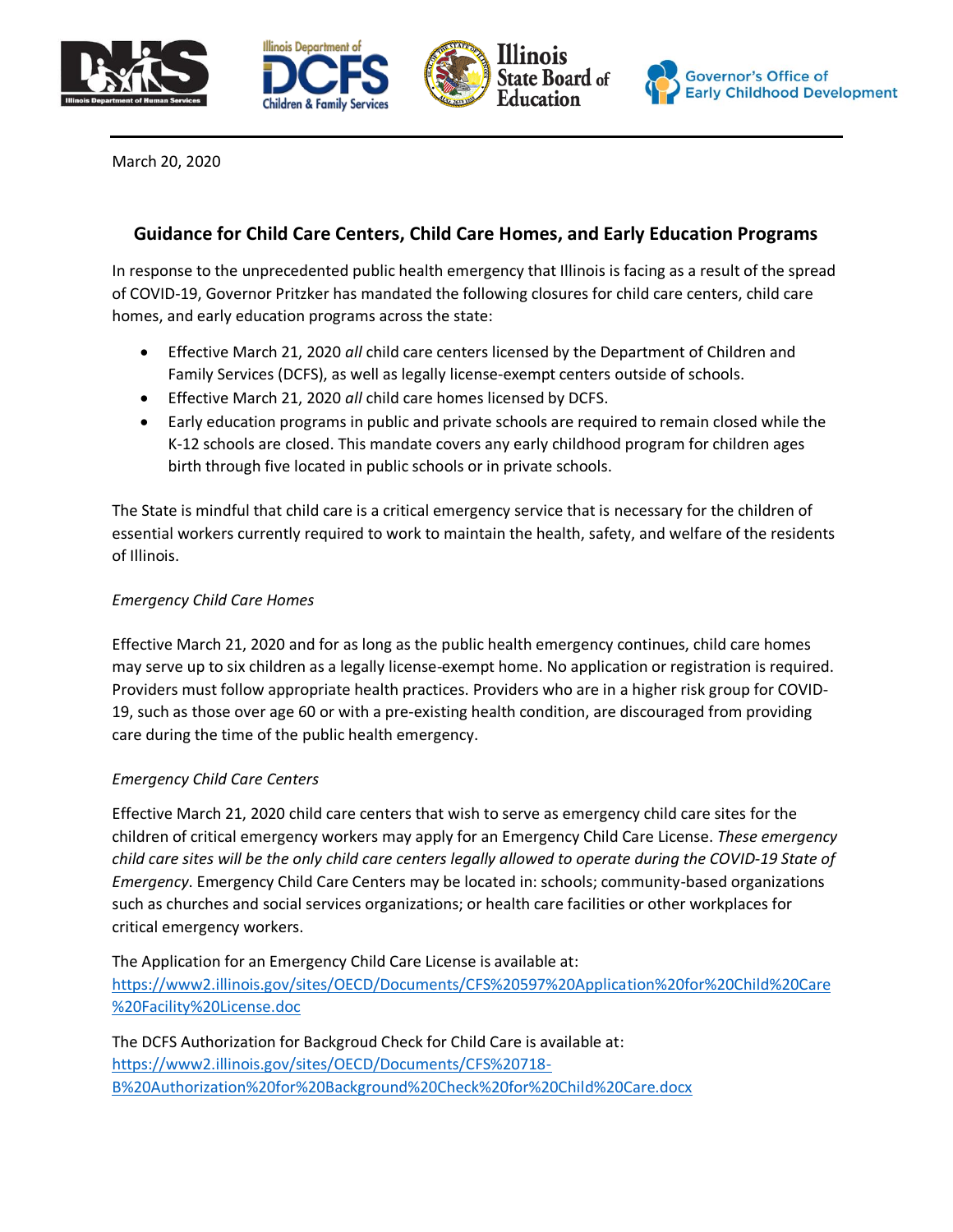#### A Quick Reference of Rules for Emergency Child Care Centers can be found:

[https://www2.illinois.gov/sites/OECD/Documents/Quick%20Reference%20of%20Rules%20for%20Emer](https://www2.illinois.gov/sites/OECD/Documents/Quick%20Reference%20of%20Rules%20for%20Emergency%20Child%20Care%20Centers.pdf) [gency%20Child%20Care%20Centers.pdf](https://www2.illinois.gov/sites/OECD/Documents/Quick%20Reference%20of%20Rules%20for%20Emergency%20Child%20Care%20Centers.pdf)

### All completed applications can be submitted to DCFS at **Emergency.Daycare@illinois.gov.**

Programs serving primarily low-income families will be able to apply for a grant to support continued operations and will be able to use their existing federal and state early childhood or child care funding to support operations. Emergency Child Care Programs operating in a center may serve 10 or fewer children in one room and may not move children between rooms. The list of critical emergency workers eligible to access child care through an Emergency Child Care Program is available on the State of Illinois Coronavirus Response website [\(coronavirus.illinois.gov\)](https://www2.illinois.gov/sites/coronavirus/Pages/default.aspx).

All existing or new centers wishing to serve as an Emergency Child Care Program are required to submit an Emergency Child Care License application to DCFS to operate. Upon submission of the application, previously licensed programs will be able to operate immediately under a five-day grace period. If a site has not previously served as a licensed or license-exempt child care center, or if a site is currently serving as a licensed or license-exempt child care center and has *not* received a visit from DCFS in the past 12 months, DCFS will make a site visit to the program within 48 hours of application submission. Grants for Emergency Child Care Programs will be monitored closely and frequently reassessed to ensure a balance between supply and demand for care.

If you are not sure whether you are prepared to begin the process of opening an Emergency Child Care Program, please contact DCFS Licensing at 1-877-746-0829 or 312-328-2464 to speak with an DCFS Licensing staff member that can assist and answer questions.

#### *Closed Programs Will Continue to Receive Public Funding During Closure*

Early education programs funded through the Illinois State Board of Education (ISBE) are advised that their funding will not be affected by program closure in response to the public health emergency, and ISBE will provide flexibility to grantees. The Office of Head Start has issued guidance that Head Start and Early Head Start programs will not be penalized for closure during the COVID-19 State Emergency. The Chicago Department of Family and Support Services will not reduce funding due to closures or low attendance during this period. The Illinois Department of Human Services is developing a simplified waiver process for the 80% attendance requirement in the Child Care Assistance Program for being paid for all eligible days for all enrolled children. Guidance on this process will be provided in the coming days. For programs funded by any or all of these funding streams, programs are expected to continue to pay all staff per their regular work schedule during any closures due to the public health emergency.

## *Where to Go for More Information*

For information on disaster assistance loans from the Small Business Administration and other resources available to providers and employees, including emergency Family and Medical Leave, Emergency Sick Leave, and Unemployment Insurance, please visit the Governor's Office of Early Childhood Development website [\(https://www2.illinois.gov/sites/OECD/Pages/COVID-19.aspx](https://www2.illinois.gov/sites/OECD/Pages/COVID-19.aspx)) or the Governor's COVID-19 Response website [\(coronavirus.illinois.gov\)](https://www2.illinois.gov/sites/coronavirus/Pages/default.aspx). For all other questions, please emai[l gov.oecd@illinois.gov.](mailto:gov.oecd@illinois.gov)